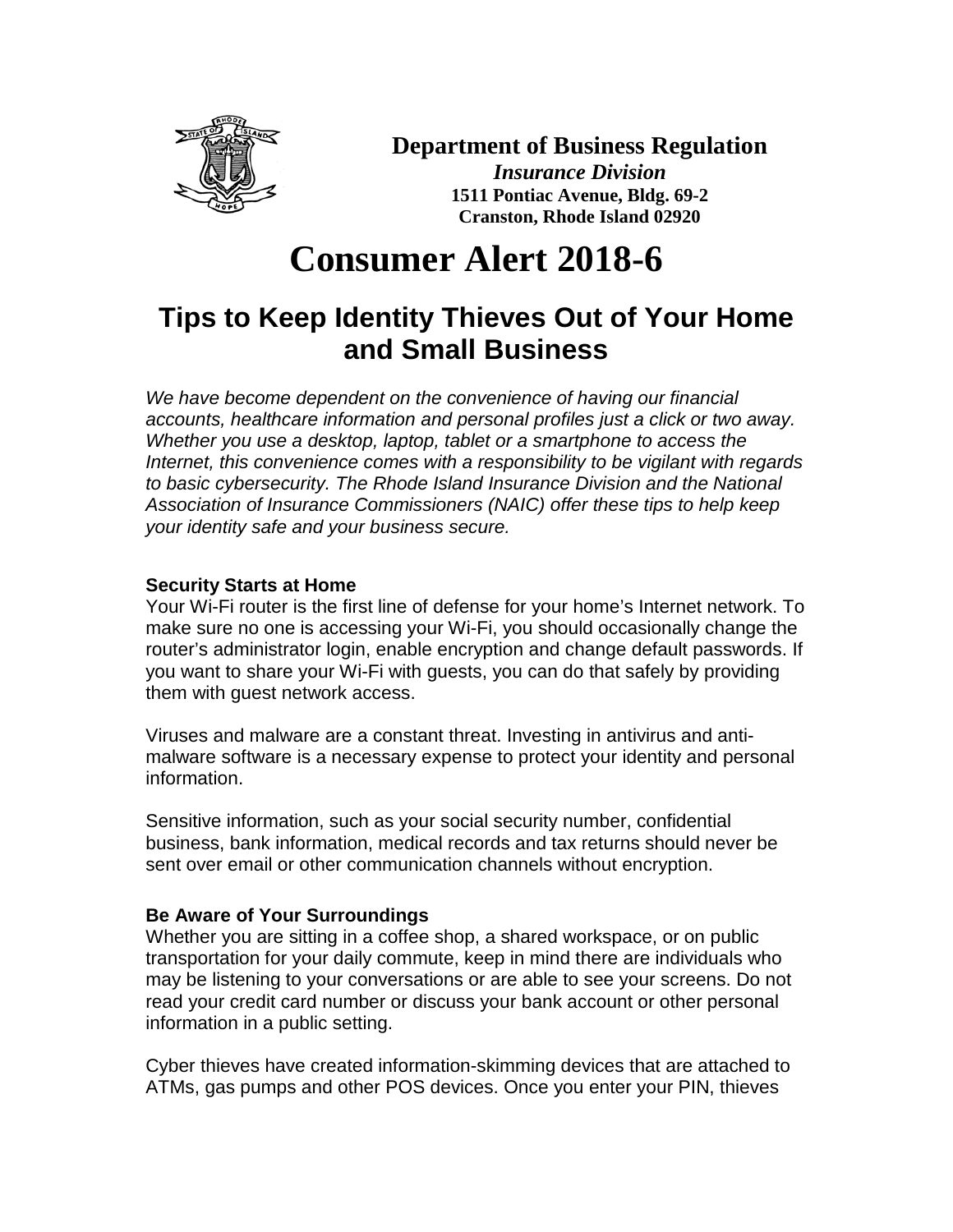have access to everything they need to clean out your bank account. Watch out for any card-swiping devices that look suspicious.

#### **Password Protection**

Along with the convenience of our online lifestyle comes the need for an endless number of passwords. Security experts suggest you memorize the most important ones and write the rest down, keeping them in a safe place. Keep this data secure, and do not keep your account numbers and passwords in the same place. If you keep a list of passwords on your phone, laptop or even in the cloud, avoid naming that file "Passwords."

Experts recommend passwords with a combination of upper and lowercase letters, numbers and symbols. Two-factor authentication offers an extra layer of security by requiring a password, a username, as well as something only the user has access to when logging in. This might include a specific piece of information only they should know — or a physical token, a fingerprint or facial recognition. Two-factor authentication can be added to your social media accounts, mobile phones, email and bank accounts.

#### **Think Before you Click**

If you see an email from an address you do not recognize, proceed with caution and never click on attachments or links in emails that seem suspicious. With one click, you could infect your computer with viruses or malware that may not be detected for months. In the meantime, your data has been compromised and you may have invited an identity thief into your system.

Hackers have begun using fake web addresses (URLs) that seem completely normal to break into systems. One way to stay safe online is to look for spelling or grammatical errors in domain names and email addresses.

#### **Securing a Small Business**

About half of all small businesses experience a cyberattack because they generally have a moderate amount of data and usually have minimal cybersecurity.

Small businesses should secure their Wi-Fi networks, train employees on cyber security, and consider using third-party security companies to protect their data. Cyber liability insurance can help a small business survive cyber attacks by paying for customer notification, credit monitoring, legal fees and fines after a data breach.

#### **More Information**

The Federal Deposit Insurance Corporation (FDIC) also hosts a wealth of information on [cybersecurity.](https://www.fdic.gov/consumers/consumer/news/cnwin16/?source=govdelivery&utm_medium=email&utm_source=govdelivery) The Federal Trade Commission (FTC) has an [identity theft website](http://www.identitytheft.gov/) to report incidents and develop a recovery plan after a cybersecurity attack.